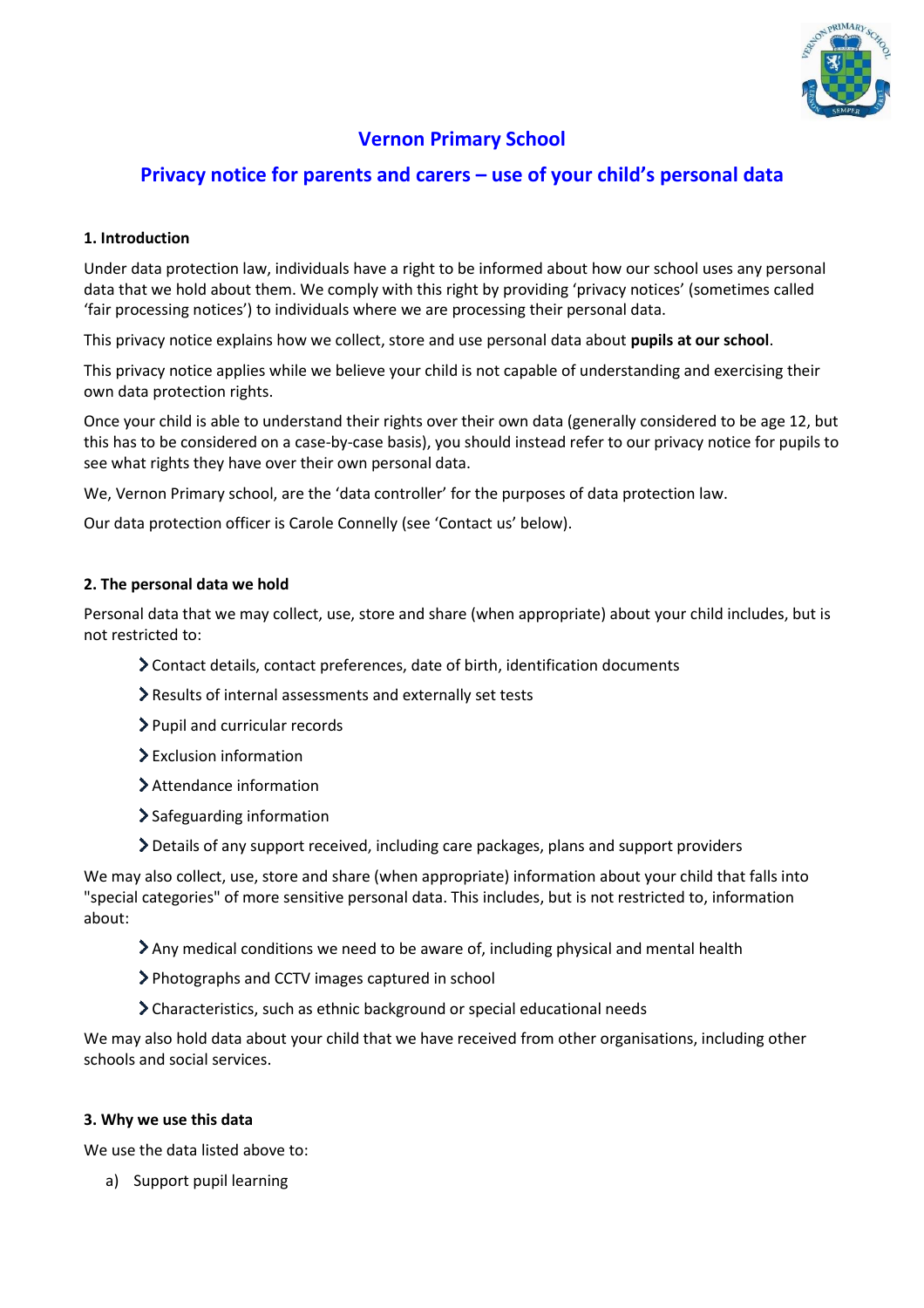- b) Monitor and report on pupil progress
- c) Provide appropriate pastoral care
- d) Protect pupil welfare
- e) Assess the quality of our services
- f) Administer admissions waiting lists
- g) Carry out research
- h) Comply with the law regarding data sharing

## **3.1 Use of your child's personal data in automated decision making and profiling**

We do not currently process any personal data through automated decision making or profiling. If this changes in the future, we will amend any relevant privacy notices in order to explain the processing to you, including your right to object to it.

## **4. Our lawful basis for using this data**

Our lawful bases for processing your child's personal data for the purposes listed in section 3 above are as follows:

- For the purposes of supporting pupil learning and monitoring and reporting on pupil progress in accordance with the 'public task' basis
- For the purposes of providing appropriate pastoral care and protecting pupil welfare in accordance with the 'legal obligation' basis
- For the purposes of administering admissions waiting lists and processing images in accordance with the 'consent' basis – we will obtain consent from you to use your child's personal data
- For the purposes of Protect pupil welfare in accordance with the 'vital interests' basis we will use this personal data in a life-or-death situation
- For the purposes of assessing the quality of our services in accordance with the 'contract' basis we need to process personal data to fulfil a contract with your child or to help them enter into a contract with us
- For the purposes of comply with the law regarding data sharing in accordance with the 'legitimate interests' basis – where there's a minimal privacy impact and we have a compelling reason, including:

Where you have provided us with consent to use your child's data, you may withdraw this consent at any time. We will make this clear when requesting your consent, and explain how you would go about withdrawing consent if you wish to do so.

## **4.1 Our basis for using special category data**

For 'special category' data, we only collect and use it when we have both a lawful basis, as set out above, and one of the following conditions for processing as set out in data protection law:

We have obtained your explicit consent to use your child's personal data in a certain way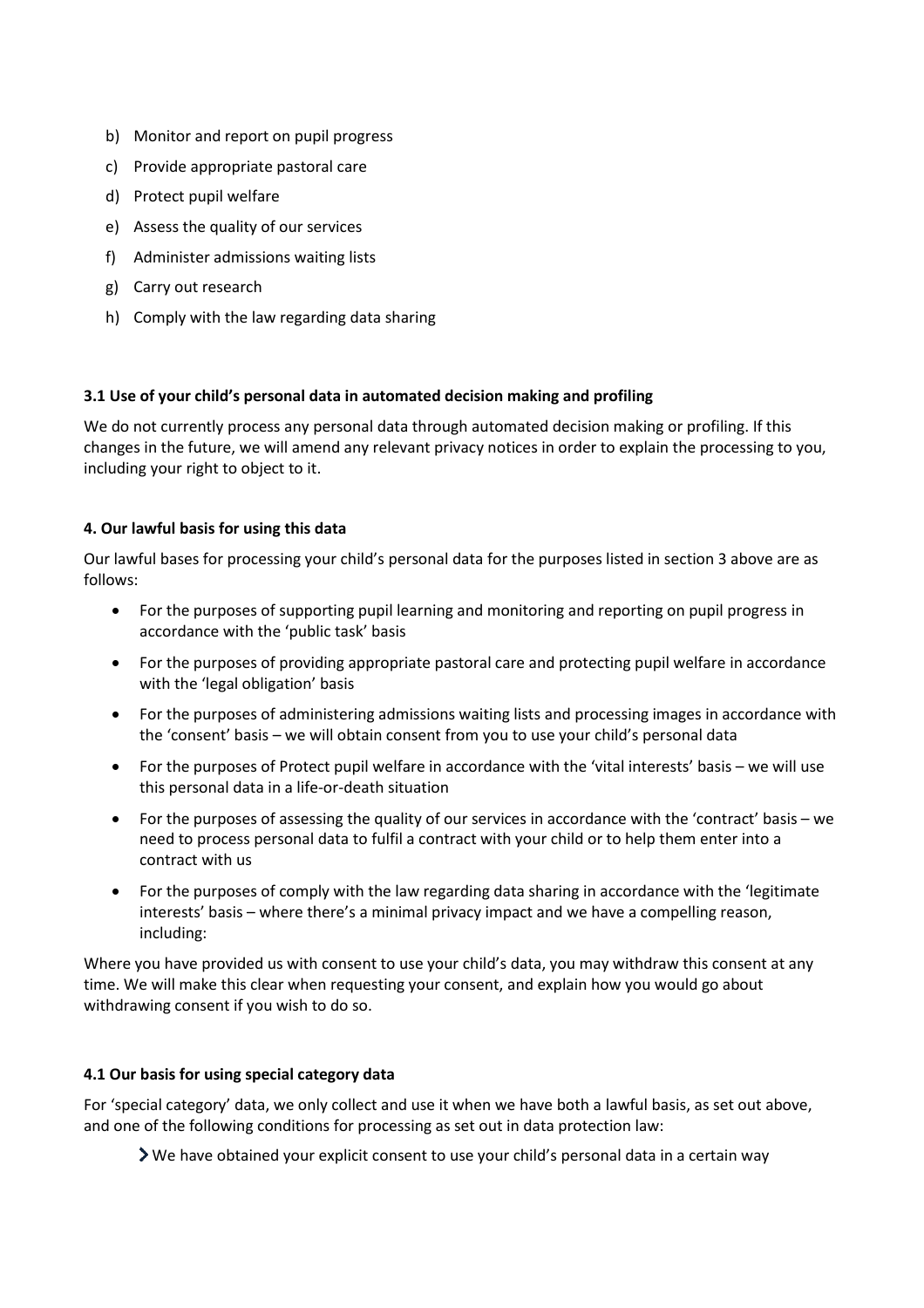- We need to perform or exercise an obligation or right in relation to employment, social security or social protection law
- We need to protect an individual's vital interests (i.e. protect your child's life or someone else's life), in situations where you're physically or legally incapable of giving consent
- $\sum$  The data concerned has already been made manifestly public by you
- We need to process it for the establishment, exercise or defence of legal claims
- $\triangleright$  We need to process it for reasons of substantial public interest as defined in legislation
- We need to process it for health or social care purposes, and the processing is done by, or under the direction of, a health or social work professional or by any other person obliged to confidentiality under law
- We need to process it for public health reasons, and the processing is done by, or under the direction of, a health professional or by any other person obliged to confidentiality under law
- We need to process it for archiving purposes, scientific or historical research purposes, or for statistical purposes, and the processing is in the public interest

For criminal offence data, we will only collect and use it when we have both a lawful basis, as set out above, and a condition for processing as set out in data protection law. Conditions include:

- We have obtained your consent to use it in a specific way
- We need to protect an individual's vital interests (i.e. protect your child's life or someone else's life), in situations where you're physically or legally incapable of giving consent
- The data concerned has already been made manifestly public by you
- We need to process it for, or in connection with, legal proceedings, to obtain legal advice, or for the establishment, exercise or defence of legal rights
- We need to process it for reasons of substantial public interest as defined in legislation

## **5. Collecting this data**

While the majority of information we collect about your child is mandatory, there is some information that can be provided voluntarily.

Whenever we seek to collect information from you, we make it clear whether you must provide this information (and if so, what the possible consequences are of not complying), or whether you have a choice.

Most of the data we hold about your child will come from you, but we may also hold data about your child from:

- > Local authorities
- Government departments or agencies
- Police forces, courts, tribunals

#### **6. How we store this data**

We keep personal information about your child while they are attending our school. We may also keep it beyond their attendance at our school if this is necessary. Our retention schedule sets out how long we keep information about pupils.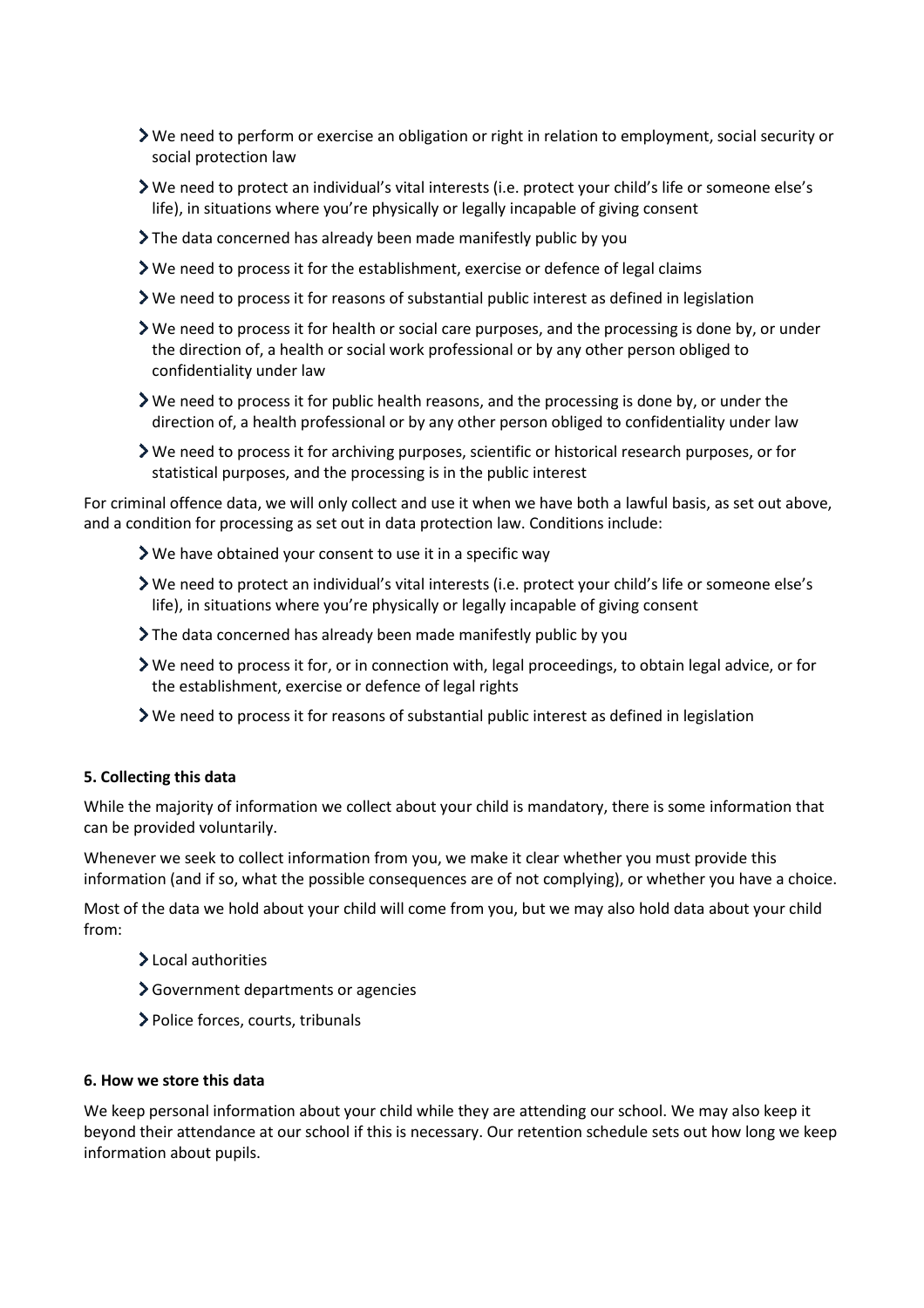We have put in place appropriate security measures to prevent your child's personal information from being accidentally lost, used or accessed in an unauthorised way, altered or disclosed.

We will dispose of your child's personal data securely when we no longer need it.

### **7. Who we share data with**

We do not share information about your child with any third party without consent unless the law and our policies allow us to do so.

Where it is legally required, or necessary (and it complies with data protection law), we may share personal information about your child with:

- Our local authority to meet our legal obligations to share certain information with it, such as safeguarding concerns and information about exclusions
- Government departments or agencies
- Our youth support services provider
- > Our regulator
- Suppliers and service providers:
	- Cheshire East Catering
	- SIMS
	- Google Classroom etc
- $\blacktriangleright$  Financial organisations
- > Our auditors
- > Survey and research organisations
- > Health authorities
- > Security organisations
- > Health and social welfare organisations
- Professional advisers and consultants
- Charities and voluntary organisations
- Police forces, courts, tribunals

#### **National Pupil Database**

We are required to provide information about pupils to the Department for Education as part of statutory data collections such as the school census.

Some of this information is then stored in th[e National Pupil Database](https://www.gov.uk/government/collections/national-pupil-database) (NPD), which is owned and managed by the Department and provides evidence on school performance to inform research.

The database is held electronically so it can easily be turned into statistics. The information is securely collected from a range of sources including schools, local authorities and exam boards.

The Department for Education may share information from the NPD with third parties, such as other organisations which promote children's education or wellbeing in England. These third parties must agree to strict terms and conditions about how they will use the data.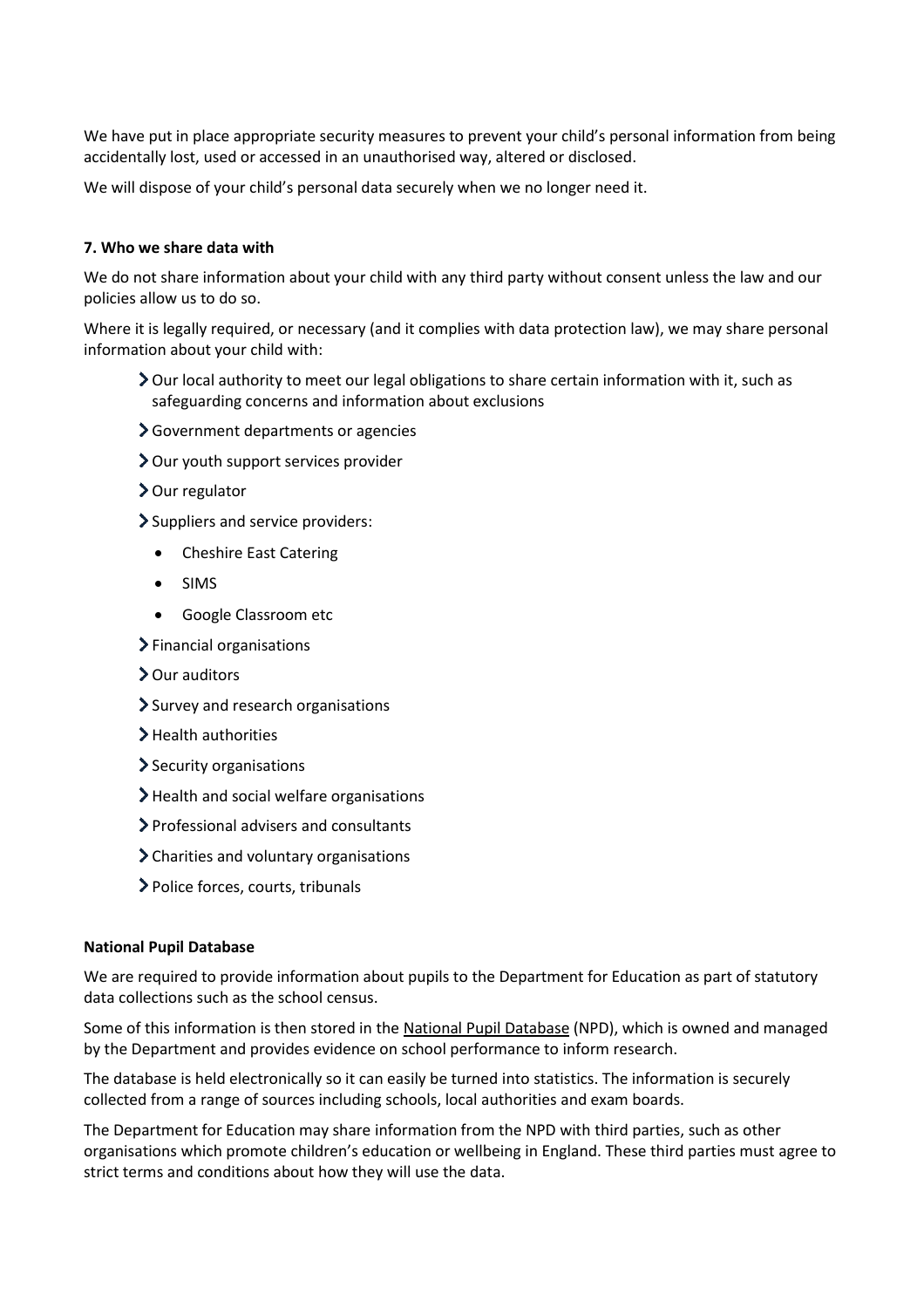For more information, see the Department's webpage on [how it collects and shares research data.](https://www.gov.uk/data-protection-how-we-collect-and-share-research-data)

You can also [contact the Department for Education](https://www.gov.uk/contact-dfe) with any further questions about the NPD.

## **8. Your rights**

## **8.1 How to access personal information that we hold about your child**

You have a right to make a 'subject access request' to gain access to personal information that we hold about your child.

If you make a subject access request, and if we do hold information about your child, we will (subject to any exemptions that apply):

- Give you a description of it
- Tell you why we are holding and processing it, and how long we will keep it for
- Explain where we got it from, if not from you
- Tell you who it has been, or will be, shared with
- Let you know whether any automated decision-making is being applied to the data, and any consequences of this
- $\sum$  Give you a copy of the information in an intelligible form

You may also have the right for your child's personal information to be transmitted electronically to another organisation in certain circumstances.

If you would like to make a request, please contact us (see 'Contact us' below).

Once your child is able to understand their rights over their own data (generally considered to be age 12, but this has to be considered on a case-by-case basis), we will need to obtain consent from your child for you to make a subject access request on their behalf.

## **8.2 Your other rights regarding your child's data**

Under data protection law, you have certain rights regarding how your child's personal data is used and kept safe. For example, you have the right to:

- Object to our use of your child's personal data
- Prevent your child's data being used to send direct marketing
- Object to and challenge the use of your child's personal data for decisions being taken by automated means (by a computer or machine, rather than by a person)
- $\sum$  In certain circumstances, have inaccurate personal data corrected
- In certain circumstances, have the personal data we hold about your child deleted or destroyed, or restrict its processing
- $\sum$  In certain circumstances, be notified of a data breach
- Make a complaint to the Information Commissioner's Office
- $\sum$  Claim compensation for damages caused by a breach of the data protection regulations

To exercise any of these rights, please contact us (see 'Contact us' below).